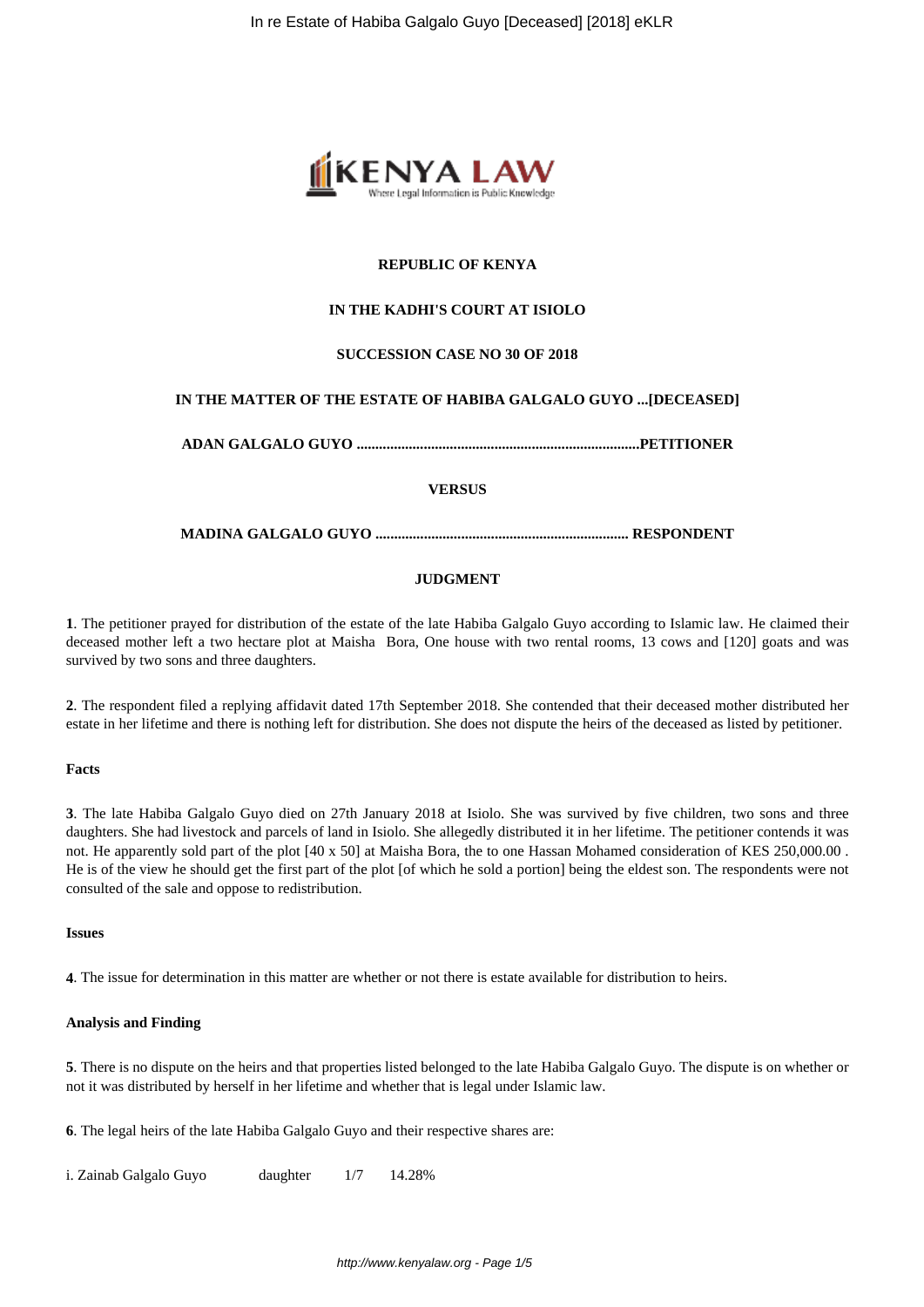| ii. Adan Galgalo Guyo     | son      | 2/7 | 28.57% |
|---------------------------|----------|-----|--------|
| iii. Hussein Galgalo Guyo | son      | 2/7 | 28.57% |
| iv. Madina Galgalo Guyo   | daughter | 1/7 | 14.28% |
| v. Fatma Galgalo Guyo     | daughter | 1/7 | 14.28% |

**7**. The petitioner argued the properties were not distributed by the deceased, neither the livestock nor the plots. He contends the properties forms the estate of the deceased and are available for distribution to heir under Islamic law. He argued he made enquiries at the Lands department in Isiolo County and the Maisha Bora property is registered in the name of the deceased. He however stated it was registered in all their names for purpose of protection from being taken by others but that it was not demarcated to individual heirs and he deserves the first portion being the eldest son. He admitted their mother gave each one of the children an equal part of the Maisha Bora parcel of land.

**8**. The petitioner called two witnesses. Ali Abdi Suleiman [PW1] evidence is that the deceased gave the plot to all her children starting with the eldest: Zainab, Adan, Hussein, Madina and Fatuma Galgalo. Jaro Boru [PW2] evidence is that the deceased was survived by five children and left the Maisha Bora plot.

**9**. The respondent presented letters of allotment and miscellaneous income receipts and approved PDP plans for five plots to support her claim.

| i. Plot No. Maisha Bora /150; 0.12 Ha   | Zainab Galgalo  |
|-----------------------------------------|-----------------|
| ii. Plot No. Maisha Bora /151; 0.12 Ha  | Adan Galgalo    |
| iii. Plot No. Maisha Bora /152; 0.12 Ha | Hussein Galgalo |
| iv. Plot No. Maisha Bora /153; 0.12 Ha  | Madina Galgalo  |
| v. Plot No. Maisha Bora /154; 0.12 Ha   | Fatuma Galgalo  |

**10**. All the other children of the deceased support respondents claim that the properties were distributed by the deceased herself and are already registered in their respective names since 2007 and each heir has been paying land rates to the County Government of Isiolo. The respondent submitted their late mother distributed her other properties other than the Maisha Bora parcel of land in her lifetime as follows:

| i. Adan Galgalo     | Plot No 56 Kambi Bule, 25 goats & 3 cows  |
|---------------------|-------------------------------------------|
| ii. Hussein Galgalo | Kambi Garba Plot, 25 goats & 3 cows       |
| iii. Zainab Galgalo | 20 goats $& 3$ cows                       |
| iv. Madina Galgalo  | 20 goats $& 1 \text{ cow}$                |
| v. Fatma Galgalo    | Plot No. 55 Kambi Bule, 20 goats & 3 cows |

**11**. She stated the goats were [170] but she reserved [50] for herself and [10] for neighbours and the balance [11] she distributed as above.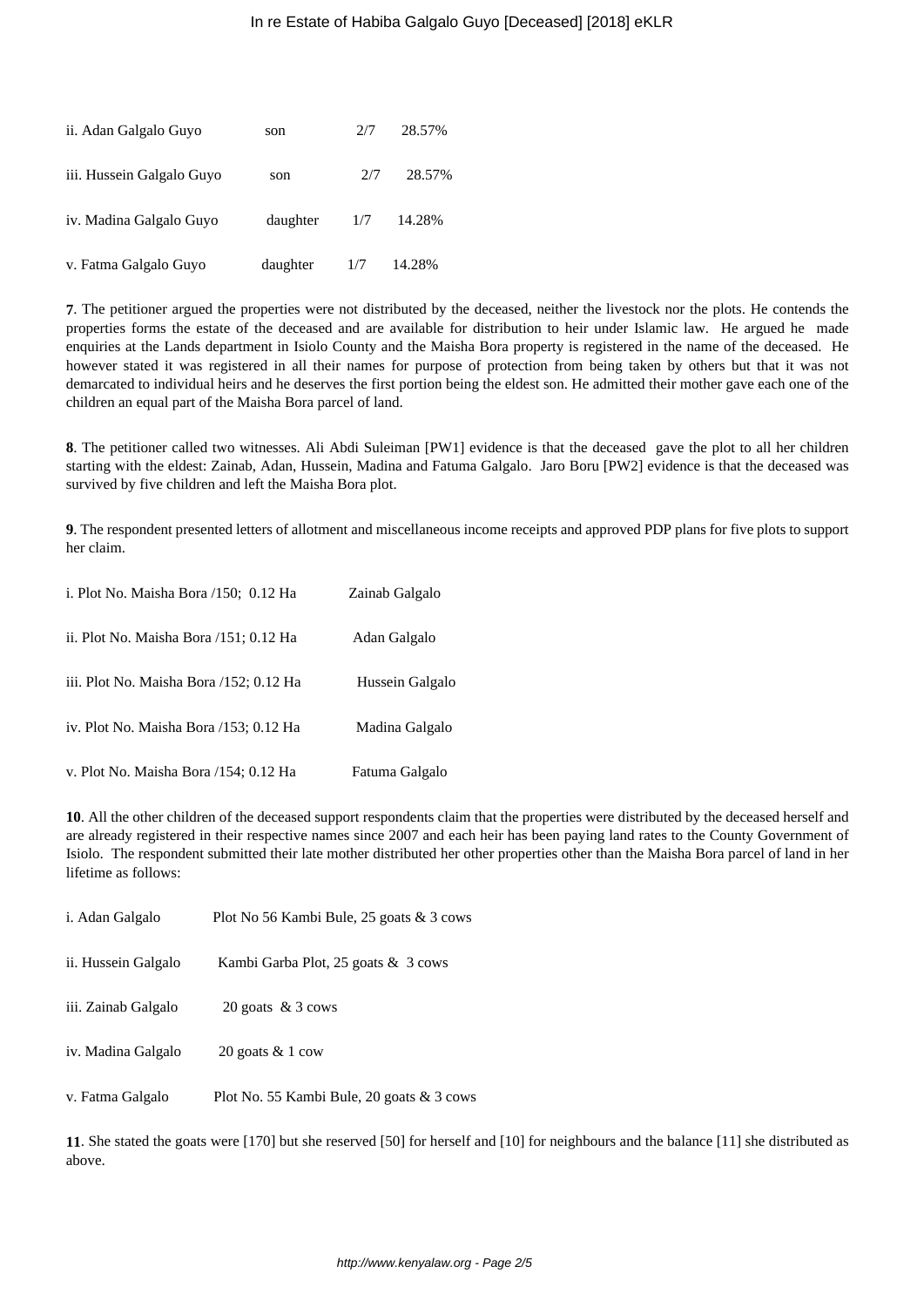**12**. Zainab Galgalo [PW1] evidence is that the properties were distributed and she told the petitioner and the buyer to stop construction of the house on her plot but they refused to listen to her. Isaack Abdi Mohamed [PW3] evidence is that the deceased informed her that she distributed her properties to all her children. Maalim Adan Mohamed [PW4] a Duksi teacher's evidence is that the deceased had sent her at Kula Mawe to count her livestock. he confirmed the goats were [170] and that he was instructed to gave out [2] goats as zakat.

**13**. From the evidence it is patently clear the deceased distributed all her properties well before her death and only reserved [50] goats for herself for use during her last remaining days. The Plots at Maisha Bora have since 2007 been registered in each of the heir's name although demarcation [beacons] had not been set. Each heir is allocated a specific equal portion of the plot.

**14**. Distribution of properties in one's lifetime does not fall under Inheritance. It falls under gifts. Muslims are entitled to give gifts to their children provided they are fair to all the children. The prophet Muhammad [may peace and blessings be upon him] declined to endorse a gift to only one of a person's children.

**15**. Nu'man Ibn Bashir said, 'my father went to the prophet (pbuh) and informed him, "I have gifted to this my son a male slave", the prophet asked him **"have you gifted the same to all your children"" he said "no", the prophet told him, "return your gift", in another version of the hadith the prophet told him, Fear Allah and be fair to all your children", in another he said, "I shall not be a witness to an illegality."**[1]

Where the father has children from different mothers and fears or has seen signs of disputes, animosity, and quarrel between the children over his property, it is recommended he distributes his properties to all his children and wives and parents through gifts. It is recommended that he sets aside a property for his income which shall not be part of the estate to support him in the remainder of his life.[2]

**16**. Islam does allow and even encourage in some cases distribution of one's properties to his heirs . Scholars differ whether it is a must to distribute on the basis of the Qur'anic principle of the son getting twice the share of the daughter. The preponderant opinion is that it should be on this basis. Other have opined it is a gift and the principal of son getting twice the share of the daughter is not a requirement in gifts.

**17**. Abdulrazaq in his 'Al Musannaf', reported that Sa'd Ibn Ubada (R.A.) distributed his property to his children but after his death his wife gave birth to another child of his. Abubakar and Umar (R.A.) ruled that the child get his share from his property.[3]

**18**. Imam Ahmad is reported to have said, "it is permissible to distribute ones wealth before one's death", he further said, "it is optional to do so, he may or may not do so as long as he is fair (according to law' he also said, "it is however better to not distribute wealth before ones death as he may get other children after the exercise."[4]

**19**. Al Naqrawy, a Malikite scholar is categorical in his '*Al Fawakih al Dawany ala risalat Abu Zaid al Qairawany*' that "it is permissible to distribute ones wealth before ones death provided a son gets twice the share of a daughter"[5]

**20**. In a detailed research titled: 'Distribution of inheritance prior to death' published in the contemporary jurisprudence research journal issue No. 85 of Feb – May 2010, Dr. Abdallah bin Fahd bin Ibrahim Al Hayyid, a lecturer in the Faculty of education, King Saud University found that "distribution of one's property to all heirs before ones death is valid if done on the basis of a son getting twice the share of a daughter"

**21**. In the Instant case, the deceased distributed all her properties to all her children. The sons got a share more than the daughters both in the livestock and parcels of land. Accordingly we find no fault at her distribution. It was within her legal right probably aimed at ensuring the daughters are not disinherited. In any case the parcels of land were registered in the individual names of heirs since 2007. In law, they are not properties of the estate. The distribution of the properties by the deceased are adopted.

**22**. The petitioner sold a [40 x 50] portion of Plot No. Maisha Bora /150 belonging to Zainab Galgalo to one Hassan Mohamed. The sale is null and void. He is hereby ordered to demolish the house on the plot within sixty [60] days from date of delivery of judgment failure to which the same shall be demolished at their won costs. O.C.S Isiolo to ensure petitioner and the buyer's compliance with the court order and provide security in case of demolition.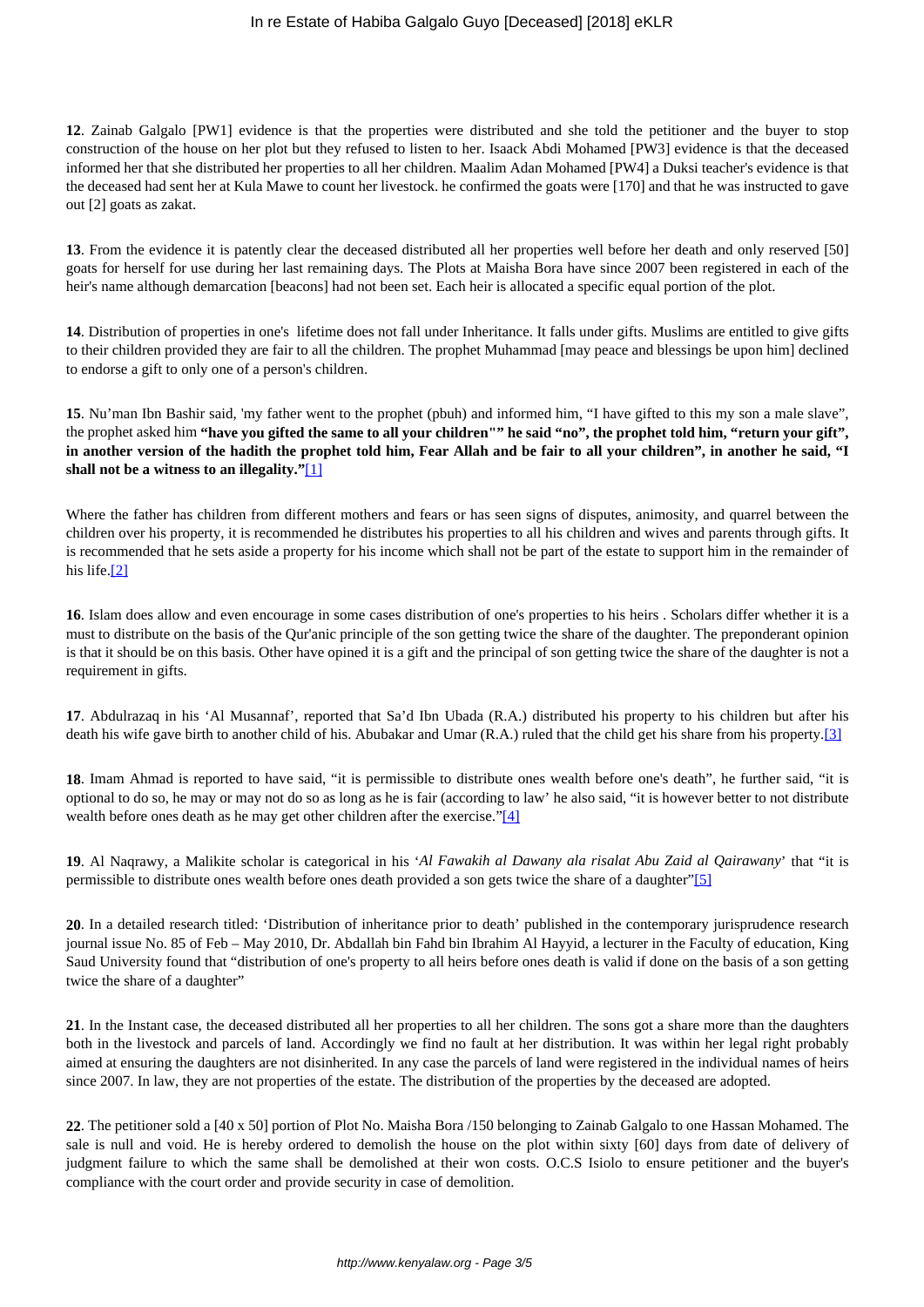# In re Estate of Habiba Galgalo Guyo [Deceased] [2018] eKLR

**23**. The Chief officer, Lands department, County government of Isiolo to effect transmission of the parcels of land as follows:

| i. Plot No. Maisha Bora /150;                             | - Zainab Galgalo |
|-----------------------------------------------------------|------------------|
| ii. Plot No. Maisha Bora /151; & Plot No. 56 / Kambi Bule | - Adan Galgalo   |
| iii. Plot No. Maisha Bora /152; & Plot at Kambi Garba     | -Hussein Galgalo |
| iv. Plot No. Maisha Bora /153;                            | Madina Galgalo   |
| v. Plot No. Maisha Bora /154; & Plot No.55/ Kambi Bule    | -Fatuma Galgalo  |
| Each party to bear its own costs.                         |                  |
| Orders accordingly.                                       |                  |

**Dated, signed and delivered at ISIOLO on 19th December, 2018**

# **HON. ABDULHALIM H.ATHMAN ,**

# **PRINCIPAL KADHI**

## **ISIOLO LAW COURTS**

In the presence of

Mr. Denge Boru, court assistant

Petitioner

Respondent

[1] Bukhari 5/210, 211, 257 (2586,2587, 2650), Muslim, 11/68-71 (4161-4153)

[2] Distribution of inheritance prior to death, Dr. Abdallah bin Fahd Al Hayyid, Contemporary jurisprudence research journal vol. 85 pp 237-238

[3] Abdulrazaq 9/98-99 (16498), Al Muhalla', Ibn Hazm 9/142, Mjmu' ul Fatawa, Ibn Taimiyah, 31/276